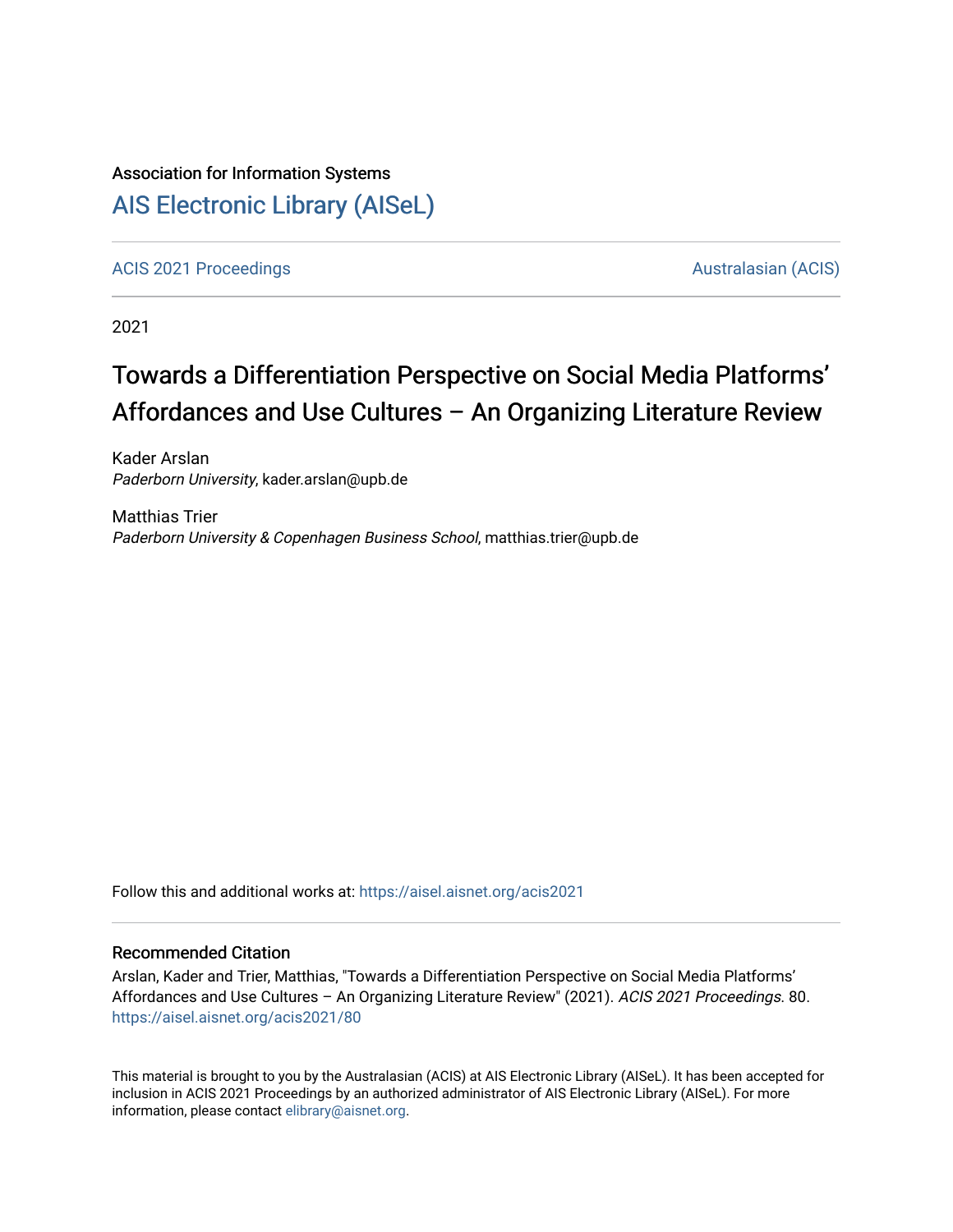## **Towards a Differentiation Perspective on Social Media Platforms' Affordances and Use Cultures – An organizing Literature Review**

#### **Full research paper**

#### **Kader Arslan**

Paderborn University Paderborn, Germany Email: kader.arslan@upb.de

#### **Matthias Trier1,2**

<sup>1</sup>Paderborn University Paderborn, Germany Email: matthias.trier@upb.de <sup>2</sup>Copenhagen Business School Copenhagen, Denmark Email: mt.digi@cbs.dk

### **Abstract**

Since social media transformed the way how people communicate and consume content, companies explore how to effectively build relationships with users. Anecdotal reports of practical case experiences indicate that a key managerial challenge for companies lies in effectively coping with the individual requirements and the full range of options of the various different social media platforms as well as adapting to the target groups' platform-specific use cultures. Current theoretical conceptualizations of generalized social media 'per se' appear too broad for addressing and differentiating the affordances and their appropriation by networked users in the popular platforms Facebook, Instagram and Twitter. Based on a comprehensive organizing literature review that seeks to link the affordance and the use culture perspective in information systems research, we contribute to a better understanding of differences between social media platforms.

**Keywords** Social media platform affordances, use culture, Facebook, Instagram, Twitter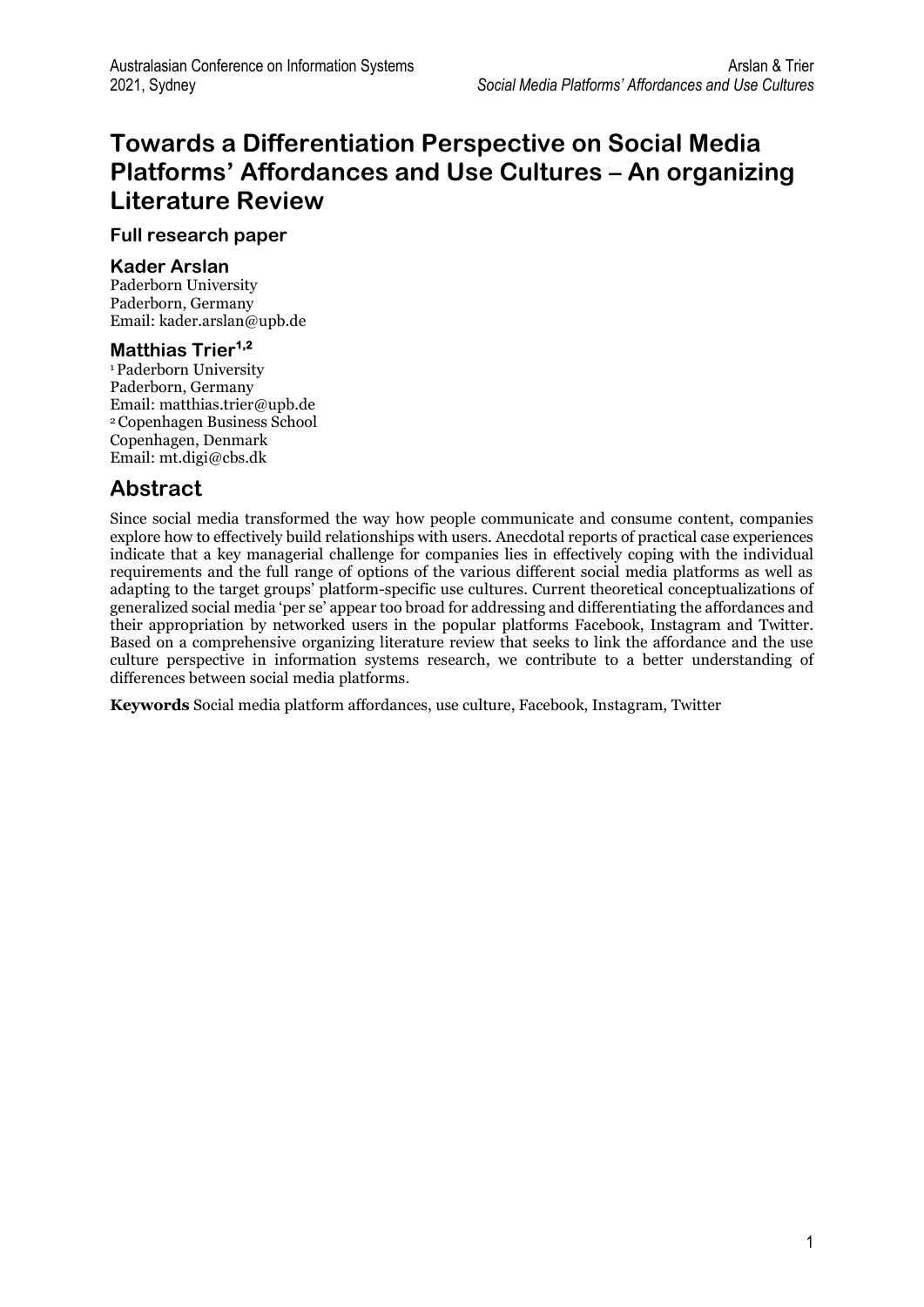### **1 Introduction**

With the increasing popularity of social media platforms (SMPs) that enable users to share and discover content (Kaplan and Haenlein 2010), firms react by increasingly utilizing SMPs as a part of their marketing and brand building campaigns to address users online (Gallaugher and Ransbotham 2010). Although social media seem to be similar in their main functionalities at a first glance, a closer look on the design of SMP user interfaces shows that the functionalities' details subtly vary across platforms (O´Riordan et al. 2012). Further, interacting users with different demographics create platform specific user behaviors influenced by affordances, perceptions or user experience. Besides, SMPs have different purposes of engagement (Ngai et al. 2015) such as supporting family and friends or enabling sociocommercial activities. Academic and anecdotal evidence of corporate cases corroborates the practical challenge of a deeper understanding of SMPs to derive corporate results. This leads to a demand for guidance about how to specifically interact within a platform such as Facebook (Influencer Marketing Hub 2020). Example challenges include which platform to adopt for a certain objective, how to engage with audiences in order to effectively develop customer relations or how to use the specific technical repertoire of a SMP (e.g., marketing features). Against this backdrop, we suggest that there is an organizational need for managing social media efficiently across a variety of SMPs. In this regard, social media management refers to the collaborative process of using Web 2.0 platforms and tools to reach the business goals (Montalvo 2011).

To understand *SMP differences* from the perspective of customer-oriented managers, researchers need to go beyond a limited comparison of SMP functionalities and identify differences from the perspective of interdependent users and their use patterns. A suitable point of departure for this objective is the concept of *affordance* (Treem and Leonardi 2012). In the information systems (IS) literature, the term affordance is used to describe use properties of an object given by a defined technology and as a consequence thereof, how an object should be used by an individual to conduct a potential action (Majchrzak et al. 2013). In the SMP context, such actions are related to the creation of personal information profiles or using tools for connecting, interacting and exchanging content in social media environments (O´Riordan et al. 2012). The theoretical affordance lens enables us to focus on the relation between the SMPs´ technical objects and individuals. It represents one of the most fundamental concepts in interaction design and human computer interaction (Kaptelinin and Nardi 2012). Previous research offers several explanations of specific contributions and benefits of social media based on the affordance perspective, improving the understanding of technology design and social media in social and organizational contexts (Arslan 2021 [6]; Bucher and Helmond 2018 [1]; Fromm et al. 2020 [58]; Leidner et al. 2018 [79]; O´Riordan et al. 2012 [43]; Treem and Leonardi 2012 [47]). For example, O´Riordan et al. (2012) [43] illustrate platform affordances of Facebook, Twitter and YouTube. However, theorized affordances remain very abstract and with their focus on user interpretations of one particular platform do not compare relevant specifics across SMPs. For example, the visibility of content elements such as hashtags or links can differ drastically across platforms. The rare studies that explicitly compare affordances across different platforms (O´Riordan et al. 2012) still aim at identifying shared key categories rather than carving out cross-platform differences and their effect on actual use practices. Most social media research is so far tending to generalize across all platforms at the risk of overlooking important internal differences that actually may be of relevance for managerial decision making or explain the market developments for leading social network service offerings which actually compete based via differentiation strategies, such as Facebook, Instagram and Twitter (Kircova et al. 2018).

The affordance lens has further been criticized for contexts where multiple interdependent users are involved or institutional logics impact organizational users (Leonardi 2013; Oostervink et al. 2016). In these social contexts, SMPs can differ in their level of engagement (Ahmed 2017) or in their social norms, such as the appropriate use of irony by a certain community. Considering such aspects of a social use culture was noted as a key aspect by scholars of user interface design (Clemmensen and Goyal 2005). Kotler et al. (2017) support the importance of socio-cultural aspects by stressing that companies need to gain access to customer communities and act as 'friends'. A prerequisite for this is understanding particular community cultures evolving on their SMPs and align the brands accordingly. In the field of IS, only few papers address use culture with a narrow focus on SMPs (e.g., Alhabash and Ma 2017). Other contributions study the use of certain content elements such as photos (Huang and Su 2018) without systematically contrasting user behavior between different platforms. Despite the comprehensive literature on social media, to the best of our knowledge, IS researchers are not yet linking social media affordances and use cultures in SMPs on a deeper level and apply this lens to systematically contrast the popular SMPs such as Facebook, Instagram and Twitter.

In view of the managerial need to understand particularities of SMPs and the current lack of a related academic conceptualization, we aim to develop an organizing literature review (Leidner 2018) that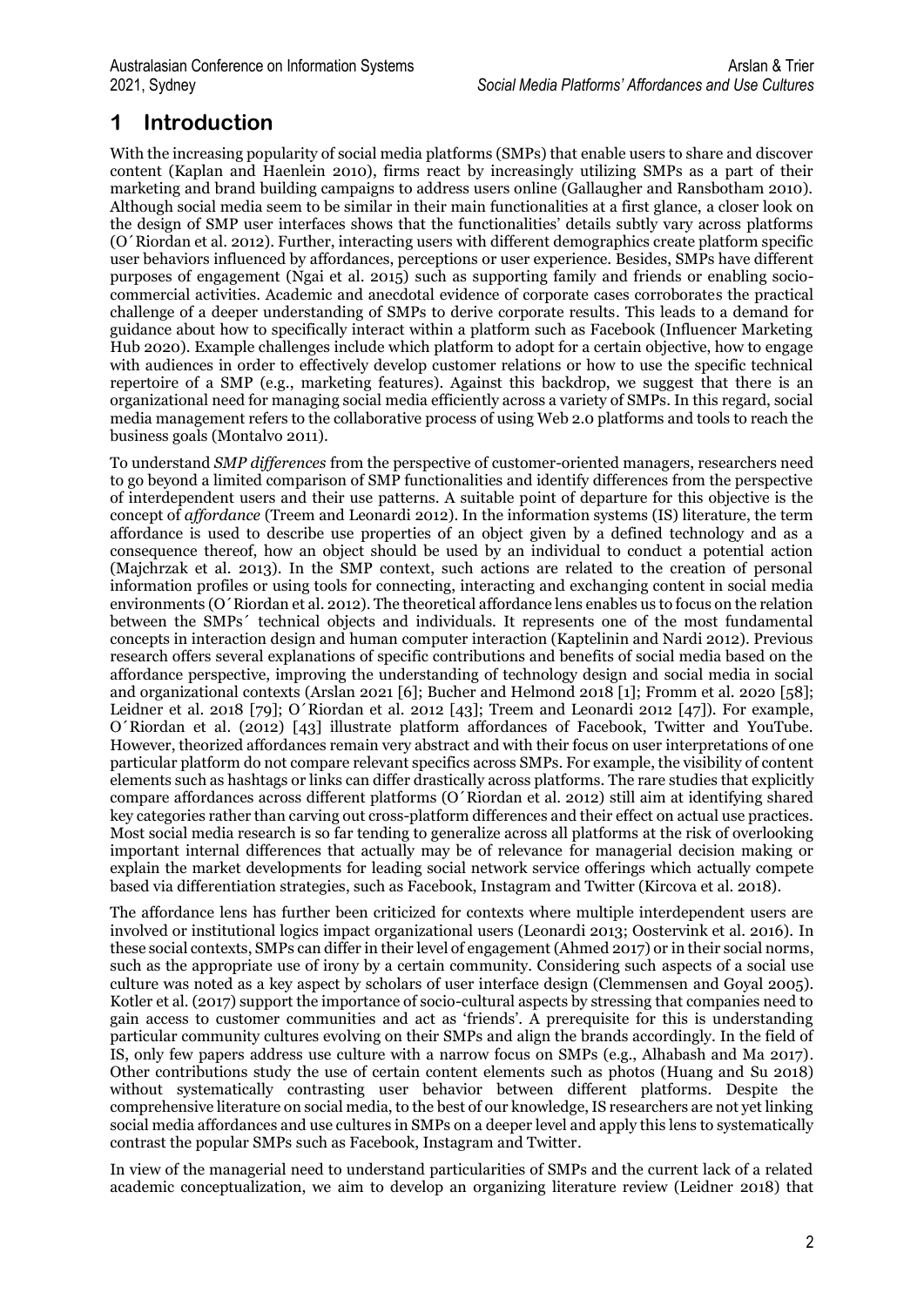addresses the following research question: *From a management perspective, what are SMP differences with regard to (a) existing design-oriented aspects of SMP affordances and (b) user-oriented aspects of SMP use cultures?* To shed light on this question, we conduct a systematic literature review as a first step to organize the key categories that mark social media affordances and social media use cultures and investigate the current integration of these two strands as well as the academic discussion of SMP differences.

The remainder of this paper is structured as follows: In the next section, we briefly provide an understanding of key theoretical concepts. Section 3 describes our methodological approach. In section 4 we provide an overview on related research and present our findings, which will be discussed in the following section. Last, we derive a conclusion and state directions for future research.

### **2 Theoretical Background**

### **2.1 Social Media**

Social media are internet-based technologies enabling users to create, edit, evaluate and link to content or to other users (Kaplan and Haenlein 2010). Different available technologies suggest that companies engaging with users often have to decide on the selection of the most suitable media. From a practitioner perspective, SMPs offer novel ways of connecting with customers, collaborating and innovating (Wilson et al. 2011) through enhanced audiovisual brand presentations, user experiences and more attractive and sophisticated forms of digital advertising (Pashkevich et al. 2012). While the large platforms such as the social networking site (SNS) Facebook, Instagram and the microblogging site Twitter dominate the market of social network services for many years now (StatCounter 2021), there is a strong market dynamic and new platforms appear to take over market share from other platforms (Eghtesadi and Florea 2020). Social media managers need to understand the SMP landscape thoroughly to derive business benefits through building brand awareness or appropriately responding to customer requests (Montalvo 2011) across different platforms. Understanding and contrasting the specifics of these platforms is thus a relevant research objective (Alhabash and Ma 2017).

### **2.2 Affordances**

To investigate the different interactions between technological functionalities such as posting a picture or story, liking or connecting and human engagement in social media environments, we adopt the affordance perspective as a key topic of our review. An affordance is the design aspect of an object which suggests how the system should be used (McGrenere and Ho 2000) and refers to an action potential (Majchrzak et al. 2013). The term was originally proposed by Gibson (1986) and became one of the most fundamental concepts in human computer interaction and interaction design (Kaptelinin and Nardi 2012). If we apply this approach to social media environments, affordances refer to potential actions that can be taken by users given by a defined functionality. Treem and Leonardi (2012) identified 'visibility, persistence, editability and association' as four general affordances of social media content elements that can help to understand how social media affect organizational practices. O´Riordan et al. (2012) contrast social and content-related affordances of different SMPs.

More recent research criticizes that contexts of interconnected users are not sufficiently addressed by the classic affordance conceptualization. The ultimate effects that technologies have on social structures is not only dependent on the capabilities of the technology but also on individuals' choices how to use those capabilities (Leonardi 2013) in a social context. Accordingly, Leonardi (2013) differs between 'collective affordances', which represent pooled individualized affordances, e.g., different uses of affordances by all individuals with specialized non-interdependent tasks that are aggregated due to pooled interdependencies and 'shared affordances', which represent affordances shared by all individuals of a group. Leonardi and Vaast (2017) use this extended concept of affordances to provide a theoretical framework for potential implications of social media use from an organizational perspective. However, the SMPs' differences and similarities in affording specific actions as well as emerging use cultures do not become entire comparable, e.g., to inform managerial social media channel selection. Vaast et al. (2017) extend research on affordance by the notion 'connective affordances' pointing out that the interdependence types among users have effects on what users can do with the technology. However, there is no further comparison among platforms and some of the presented key microblogging features of Twitter appear outdated. Nagy and Neff (2015) use the notion 'imagined affordances' that "emerge between users' perceptions, attitudes and expectations; between the materiality and functionality of technologies; and between the intentions and perceptions of designers" (p. 5). Volkoff and Strong (2017) state that affordances are actualized in a social context, as individuals of a group affect, "how, how well, or even whether any affordance will be actualized" (p.7) but they use a very design-oriented approach,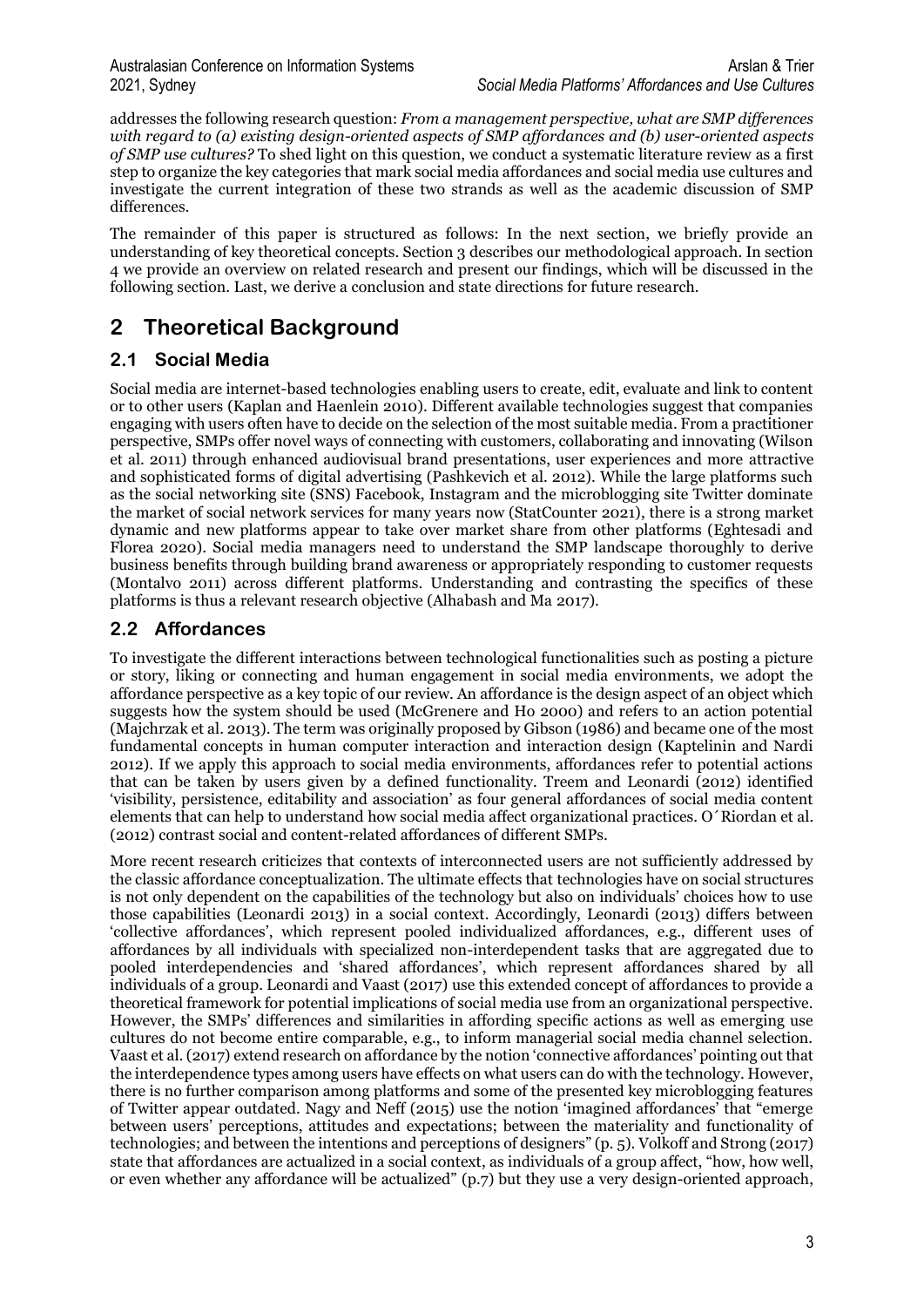which could be further extended by the social context. Similarly, Khan et al. (2019) stress that SMP software features afford social user behavior among interdependent users, suggesting the emerging cultural differences between user groups as a relevant addition to the affordance lens that is not fully addressing the complexities of social interaction among users.

#### **2.3 Use Culture**

Building on the above calls to extend the affordance perspective to social settings, we argue that use culture provides an important complementary concept to understand SMP differences. Leidner and Kayworth (2006) suggest that a successful implementation and use of information technologies requires a thorough understanding of a particular culture, e.g., at national, organizational and group levels. Adding it as a key subject to our organizing literature review helps us to address how action possibilities, afforded by artifact design, depend on the context of use, which shapes user´s behavior (Markus and Silver 2008; Seidel and Berente 2013). This view is further in line with Fromm et al. (2020) who also argue that contextual factors such as individual competencies, skills and attitudes are inhibiting or enabling affordance actualization. If we consider SMPs and their interdependent users who engage in social user behaviors (Khan et al. 2019), the contextual factors thus link to cultural aspects, which have been identified as an important element of user interface design (Clemmensen and Goyal 2005).

Culture, as the underlying theoretical concept is a complex phenomenon that is not very consistently operationalized in the SMP context. It is discussed by many scholars across various research fields – in fact, Kroeber and Kluckhohn (1952) identified 164 definitions of culture. An early definition of culture was provided by Tylor (1871) as "the complex whole which includes knowledge, belief, art, morals, custom and any other capabilities and habit acquired by man as a member of society" (p. 97). This also implies that certain personal traits (e.g., risk attitudes, age group, education level) may influence such beliefs and capabilities. On the conceptual level, Minkov (2013) differentiates "culture as a system of behaviors" (p. 14), representing a pattern of activity and "culture as a set of meanings" (p.14), representing shared meanings that are encoded into perceived norms. Waterloo (2018) states that these social norms refer to rules that inform individuals on what is socially agreed upon in a given social context. From such a shared set of norms and behaviors a distinctive social (group) identity emerges. Tajfel (1972) defines these actors' social identity as "the individual's knowledge that he belongs to certain social groups together with some emotional and value significance to him of this group membership" (p. 292).

On SMPs, culture of user groups is expressed in the various ways in which normative expectations are considered, values and attitudes are expressed in behaviors or meanings are assigned when using the platform for the different purposes, such as updating on a user's experiences, thoughts or feelings (Waterloo 2018) and through the SMPs effort to tailor for different target groups (Ngai et al. 2015). In IS research, use cultures have not yet comprehensively been theorized, but related notions can be found, such as the very aggregated notion of 'institutional logics' (Oostervink et al. 2016) where individuals draw on shared "institutional logics, i.e., sets of goals, values and prescriptions" (Seidel and Berente 2013, p. 5). The notion of use culture is further related to the research discourse on the character and norms of user communities (Muniz and O´Guinn 2001), understood as "collections of actors whose membership in the collective provides social and cultural resources that shape their action" (Almandoz et al. 2016, p. 192). Almandoz et al. (2016) contrast geographical (i.e., offline) and affiliation-based (i.e., online) communities and state the importance of cultural elements in especially affiliation-based online communities, e.g., their conscious belonging and belief in specific values, goals, interests, products etc. because in comparison to geographical communities they lack place-bound elements. If SMPs use cultures are related to the underlying personal traits of online users, managers typically consider certain target group properties, e.g., age. Such demographics are also frequently reported by SMPs and utilized by companies to characterize and address selected target groups (Khan et al. 2019). Especially, when it comes to social media marketing as a key concern of organizations, recent research shows, that research only focusses partially on use cultures of selected SMPs without systematically contrasting user behaviors between different platforms from that perspective in more detail (Table 1).

In conclusion, we consider the following conceptual perspective as the starting point of our literature review on SMP differences: Technological platform differences afford varying user interpretations. In the social setting of the SMP, these interpretations are framed by an established use culture, which is expressed in users' habits, beliefs and preferences, articulated and negotiated in their conversations or activity patterns and is influenced by a target groups´ personal traits.

In the next sections, we will now report in more detail to what extent affordance and use culture concepts can be found in the literature and how affordances and use cultures differ across the platforms Facebook, Instagram and Twitter.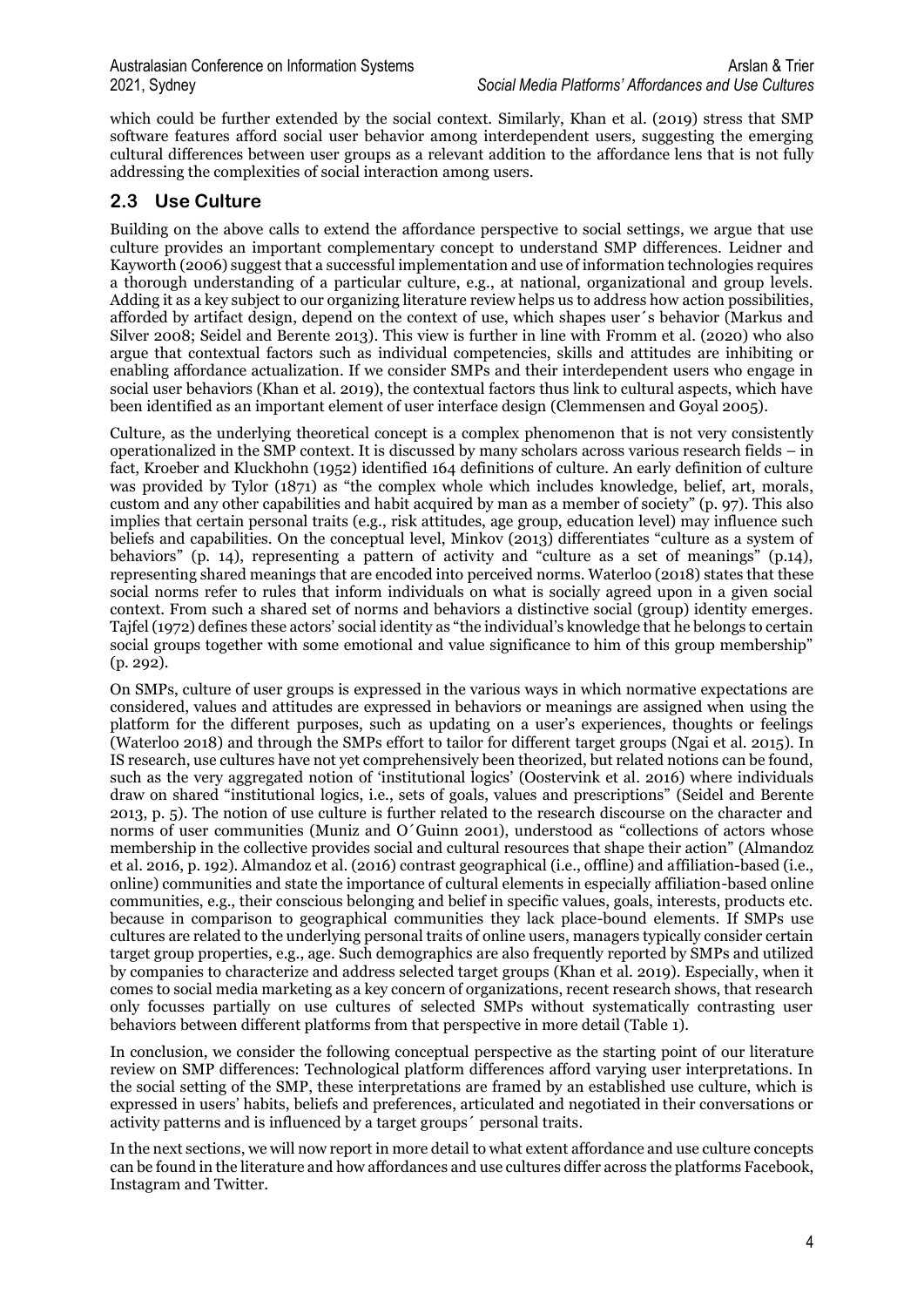### **3 Research Method**

Our research method was grounded in guidelines that have been presented for conducting literature reviews in the field of IS (Rowe 2014; Schryen et al. 2020; Templier and Paré 2018; vom Brocke et al. 2015; Webster and Watson 2002). After defining the scope of the review, we included criteria and keywords, that were being in line with the purpose of our study. Inclusion criteria were based on (1) the relevance and context of the papers (2) a clear description of the background paradigm and research method and (3) publication outlets (refereed journals and conferences, i.e., with a review process). Papers, missing these criteria or having a technical focus were excluded. We used Google Scholar as a source to search for relevant literature rather than focusing on a specified database because of a high accessibility of papers and the interdisciplinarity of our research topic, e.g., social media and culture are found in IS, marketing and psychology research. We also used Google to search for recent social media statistics and social media user behavior. We started our search with the keyword "social media management" to basically retrieve generic papers and extended our search to the user perspective to focus on the notion of affordances and use cultures. To frame our literature review, we initialized our search with the concepts of Oostervink et al. (2016) and Almandoz et al. (2016) as they refer to institutional logics and community logics. We used the keywords "social media management", "social media campaign management", "social media marketing", "social media marketing challenges", "social media statistics", "social media", "social media platforms", "social media channels", "social networking sites", "Facebook", "Instagram", "Twitter", "affordances", "social media choice", "social media use culture", "social media user perceptions", "social media motives", "cultural dimensions". Basically, we selected the time period between 2010-2020 (Rowe 2014), to find recent papers but we also used the method of citation chaining in order to systematically develop and extend our keyword set by searching both backward and forward in the literature without limiting the time period (Schryen et al. 2020, p. 136; Webster and Watson 2002, p. xvi.). We investigated up to 10 pages per searched keyword and examined the results by title, keywords, abstract and publication and then by full-text. The literature search was conducted in a continuous and repeated process until we noted that no further relevant papers were listed (saturation principle). To conduct an efficient qualitative data analysis, the first author categorized the papers into groups of articles that focused on the SMPs Facebook, Instagram and Twitter and/or affordances and/or use culture and discussed the categorizations with the second author. The selection process resulted in a final pool of 102 papers (between 1986-2021) on affordances and use cultures, whereas 12 of these papers where focusing (among others) on at least two of our focused SMPs Facebook, Instagram or Twitter (Table 1), which was another inclusion criterion. Papers just naming these elements without a deeper investigation were not categorized and any additional SMPs were not explicitly documented. We chose those papers, focusing on these three SMPs because most papers focus on one or more of these SMPs– being popular platforms. In reviewing the literature, we could attain initial insights on the differences of the key affordances and use cultural elements in the regarding SMPs, which will be presented in the next sections.

### **4 Findings**

#### **4.1 Literature Review**

Due to the space restrictions of this paper, we provide an overview about all 102 references of our literature review dataset separately in an online supplement (cf. tinyurl.com/565cbzn7) and mark them with their data entry number (e.g., ID [1]). Using our literature review process (a table of the literature categorization is provided in the online supplement, cf. tinyurl.com/ $\overline{565}$ cbzn7) we could identify 4 papers that address three SMPs from an affordance and use culture perspective ([1]; [2]; [3]; [4]). Further 18 papers were focusing on three SMPs but only discussed either affordances or use cultures  $([5]; [6]; [7]; [8]; [9]; [10]; [11]; [12]; [13]; [14]; [15]; [16]; [17]; [18]; [20]; [21]; [22])$ . 8 papers were considering affordances as well as use cultures of two SMPs ([23]; [24]; [25]; [26]; [26]; [27]; [28]; [29]; [30]), whereas 17 studies were focusing on two SMPs from either the affordances or the use cultures perspective ([31]; [32]; [33]; [34]; [35]; [36]; [37]; [38]; [39]; [40]; [41]; [42]; [43]; [44]; [45]; [46]; [47]). There were further 55 papers that either just discussed one SMP from an affordance and a use culture perspective or only considered one of our two perspectives (for brevity, details are provided in a separate online supplement, cf. tinyurl.com/565cbzn7). We included these articles to attain insights into the general conceptualizations of affordances and use culture.

In the next step, we studied the core papers that systematically investigated at least two of the respective SMPs (Facebook, Instagram and Twitter) using a combination of affordances and use culture elements. These article categories show that the literature also frequently mentions use culture, but our closer reading reveals that it is so far insufficiently connected to the affordance concept. For example, there are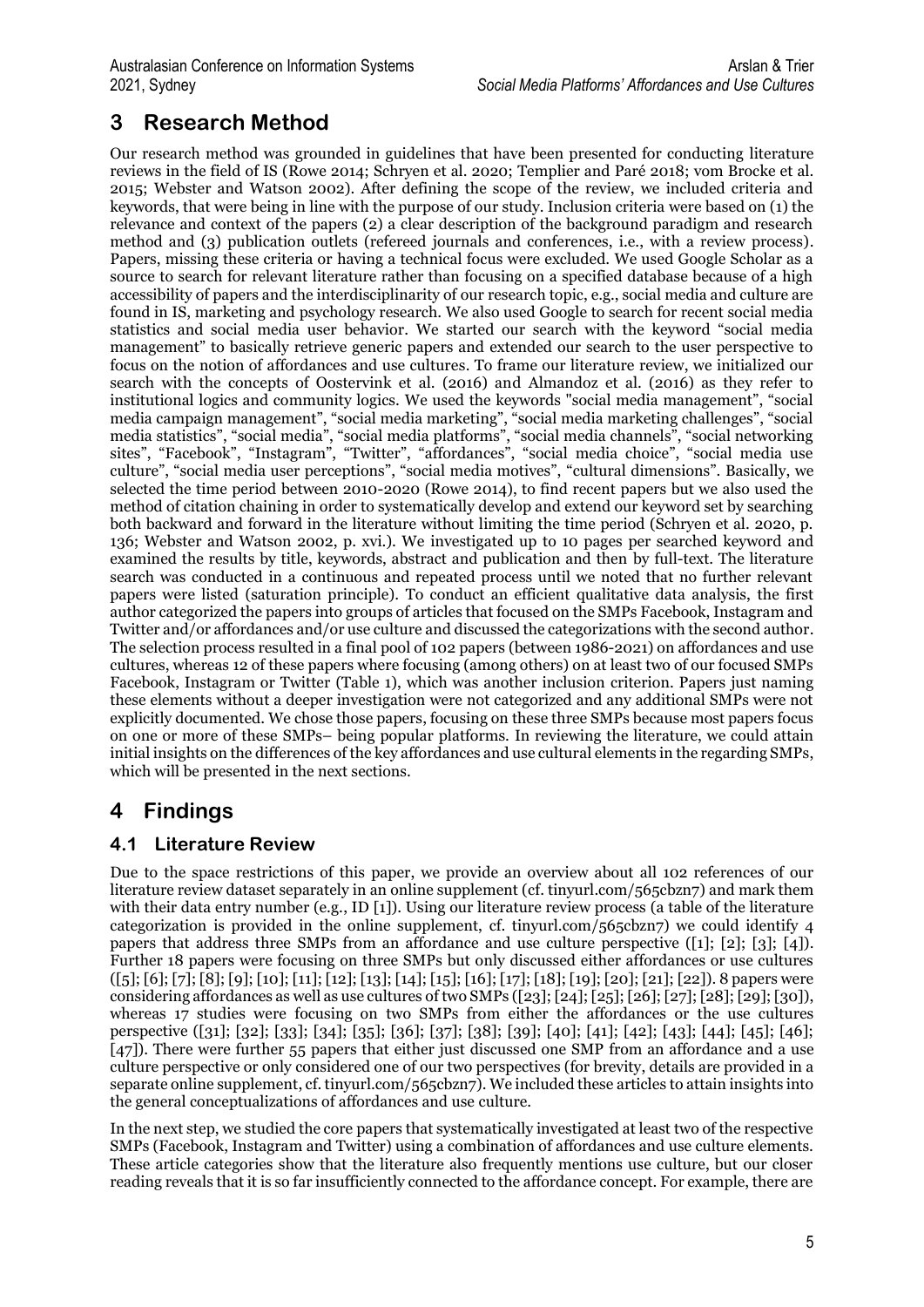papers that present selective but incomplete comparisons (e.g., Jennewein et al. 2020 [3]) and conflate the discussion of use culture elements and affordances without a systematic conceptualization. In sum, we note a need for more theoretical work to integrate the two aspects theoretically in actual empirical analyses of multiple SMPs. Table 1 presents our starting point for a more nuanced practical understanding of the differences between affordances and use cultures on the SMPs Facebook, Instagram and Twitter (Table 2).

| F   | $\mathbf I$ |              | T Explanation of the Conceptual Elements                                                                                                                                       |         | A U ID             |
|-----|-------------|--------------|--------------------------------------------------------------------------------------------------------------------------------------------------------------------------------|---------|--------------------|
|     |             |              | x x x Affordances classified as relational, perceived, technological, social,<br>communicative and imagined. Technological affordances are further related<br>to email culture |         | $X \ X [1]$        |
|     |             |              | x x x Imagined affordances exist between, e.g., perceptions, attitudes and<br>expectations and posting in positive contexts                                                    |         | $X \ X [2]$        |
|     |             |              | x x x Instagram users' personality traits are related to different usage patterns                                                                                              |         | $x \times [3]$     |
|     |             |              | x x x User characteristics, e.g., gender, age, site affordances and privacy concerns<br>influence social media preferences                                                     |         | $x \times [4]$     |
| X   |             | $\mathbf{X}$ | Social computing tools support social interactions, social relations,<br>communities and their hedonic versus utilitarian focus                                                |         | x x [23]           |
|     | X X         |              | Advertising effectiveness perspectives, e.g., Instagram stories are perceived<br>as intrusive but also enhance consumer attitude toward ads                                    |         | $X \ X [24]$       |
| X   |             |              | x Uses and gratifications are related to the need to connect with others                                                                                                       |         | $x \times [25]$    |
|     | $X$ $X$     |              | Users gratify in information seeking, entertainment, social interaction, self-<br>expression and impression management                                                         |         | $X \ X [26]$       |
| X   |             | X            | Key differences of SMPs are based on profile management, network<br>transparency, e.g., public profile, users' search and privacy concerns                                     |         | x x [27]           |
|     | $X$ $X$     |              | Users perceive gratifications, e.g., entertainment or self-enhancement                                                                                                         | $X \tX$ | $\lceil 28 \rceil$ |
| X   |             |              | x Users' motivational factors are, e.g., perceived mobility, security,<br>connectedness, system and service quality, usefulness, attitude and flow<br>experience               |         | x x [29]           |
| X X |             |              | Individual and platform differences in selfie taking and sharing behavior                                                                                                      |         | x x [30]           |

*Table 1. Literature Review on Affordances (A) vs. Use Cultures (U) in Multiple Social Media Platforms (SMPs) Facebook (F), Instagram (I) and Twitter (T) (x=Investigated in the Paper)*

#### **4.2 A Detailed Look from an Affordance and Use Culture Perspective**

Our literature review revealed a very elaborate discussion of *affordances* of SMPs, i.e., affordances have been used as the primary lens. While the affordance types differ across papers, the most common affordances identified in the literature referred to profile management, connectivity and interactivity (e.g., Chouikh et al. 2016 [8]; O´Riordan et al. 2012 [43]; compare Table 2). We noted that some design elements appear outdated (e.g., tweet character limits). We further noted that novel affordances are missing partially in the literature which are of dynamic interest from an organizational perspective, e.g., live broadcasting from a page in Facebook or Reels in Instagram (Chen 2021). Table 2 presents the most common affordances of the SMPs Facebook, Instagram and Twitter identified in the literature (columns).

The discussion of *cultural elements* is less pronounced and lacks a systematic foundation in the literature. Various unconnected concepts are studied, including identity, norms and behaviors related to information seeking and sharing, expectations related to privacy or gratifications as well as the attitudinal preferences about whom to follow, how to use media modalities to present oneself or how to balance hedonic vs. utilitarian behaviors. Further, papers investigated demographic properties that likely influence behaviors of the audience members such as gender or education. The related concept of of target groups is most frequently used in the use culture perspective to broadly categorize user groups for the purpose of contrasting them, yet a deeper consideration of cultural aspects is rare and some differences in user properties remain unclear. We noted that use culture and target group specifications,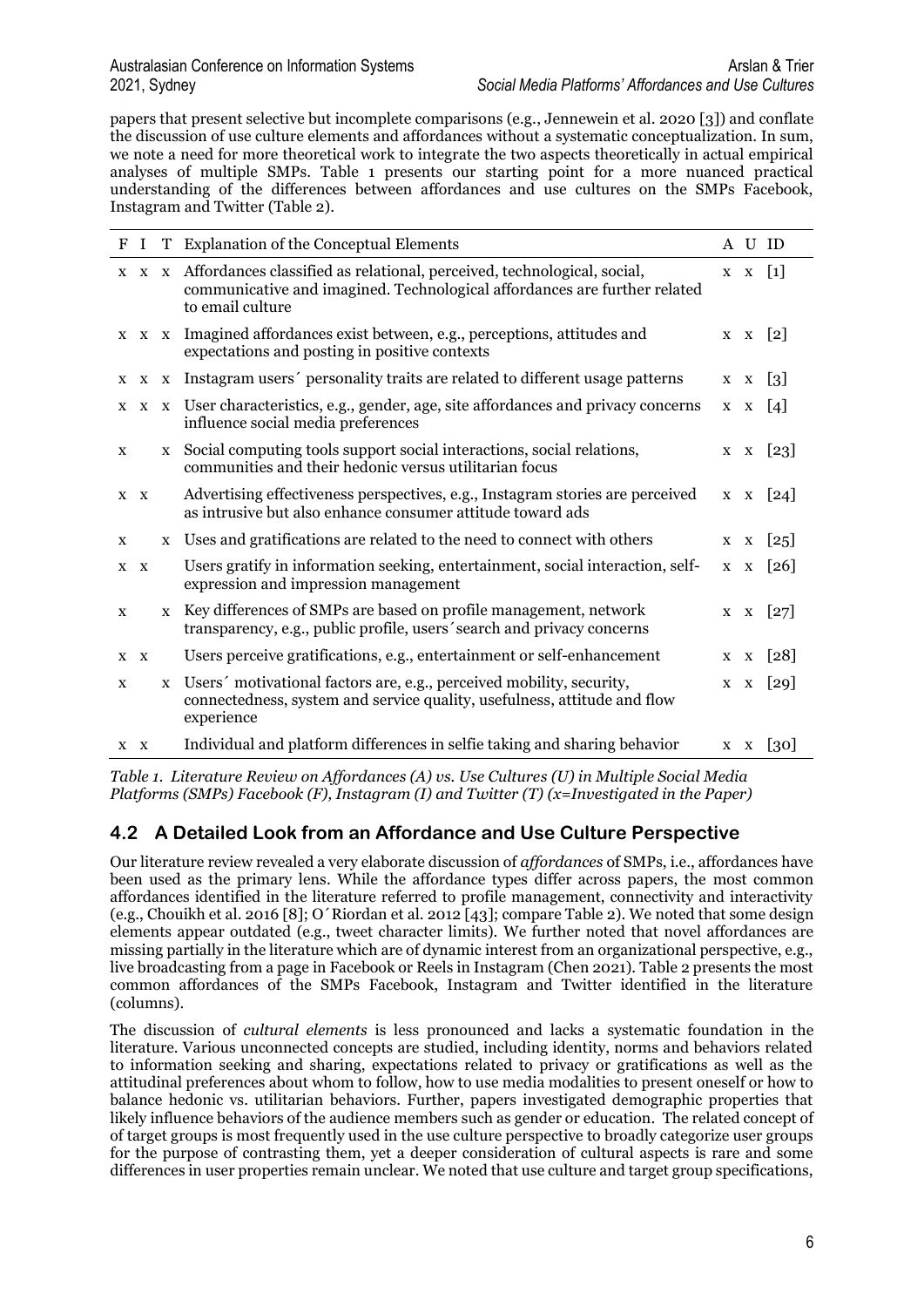e.g., age or gender were not always considered together. Shane-Simpson et al. (2018) [4] address user properties, e.g., age and gender differences in the SMPs Facebook, Instagram and Twitter. However, the results are limited to the constraint of 18-25-year-old participants and the research is limited to Facebook preference, privacy concerns as well as trust and disclosure. Jennewein et al. (2020) [3] investigate the relationship between users´ personality traits and Instagram usage, however the contextual factors of the users are not considered and the target group is not defined from an organizational perspective.

When looking at the *integration of affordances and use culture*, regarding the most comprehensive literature category (3 SMPs + A + U), Bucher and Helmond (2018) [1] differentiate between relational, perceived, technological, social, communicative and imagined affordances, however the authors' affordance comparisons, e.g., imagined affordances and use cultural examples remain abstract in the sense of disconnected from actual user behaviors. We noted two separate streams of research that are mostly not connected: cultural elements were not considered explicitly in papers regarding the combination of 2 SMPs + A, e.g., Kietzmann et al. (2011) [39] identify seven functional building blocks of social media, such as identity, conversations, sharing, presence, relationships, reputation and groups. However, the aspect of technology affordances and the influence of cultural elements are not conceptually related or discussed. In comparison, Duffy et al. (2017) [2] address the concept of imagined affordances more systematically, but results are based on contrasting professionals versus the simple user. Use culture is thus just very broadly assessed by referring to different target groups. Papers combining 2 SMPs + U are limited, e.g., Huang and Su (2018) [37] provide an approach to analyze motives for Instagram use and topics of interests among young adults, focusing on gender, education, amount of use without further differentiating their actualization of SMP affordances. Some papers in the category 1 SMP + U emphasize the target group. For example, McCorkindale et al. (2013) [85] investigate the target group in Facebook but only focus on the millennial generation and their use of Facebook and how to build relationships with companies. Kim and Kim (2019) [28] address differences in use culture between Facebook and Twitter by referring to different perceived gratifications (as the users' sense of satisfaction) across SMPs. Other papers of the category o  $\text{SMP} + A + U$  provide a perspective on affordances and use culture but without focusing the SMPs Facebook, Instagram or Twitter. For instance, Leidner et al. (2018) [79] investigate affordances in an organizational context. Although important outcomes with regard to use culture (e.g., building relationships and cultural understanding) are provided, the paper is focusing on enterprise social media, meaning that the target group differs from the typical user (target group)in public SMPs. We conclude that the interdependences of affordance and use culture are not yet considered or theorized in an integrated approach despite their relevance to organizational managers of public SMP appearances such as campaigns.

|                         |           |                                                                                            | Most Common SMP Affordances                                                                                                                            |                                                                                                                                                                                                |                                                          |
|-------------------------|-----------|--------------------------------------------------------------------------------------------|--------------------------------------------------------------------------------------------------------------------------------------------------------|------------------------------------------------------------------------------------------------------------------------------------------------------------------------------------------------|----------------------------------------------------------|
|                         |           | Profile Management                                                                         | Connectivity                                                                                                                                           | Interactivity                                                                                                                                                                                  |                                                          |
| Use Culture in the SMPs | Facebook  | - Public vs. private<br>- Mostly preferred by<br>users with privacy<br>concerns            | - Bidirectional<br>connections: users<br>accept (or reject) friend<br>requests<br>- Users prefer to connect<br>with mostly friends and<br>family       | - Users mostly upload a<br>variety of content, e.g., link,<br>text, picture<br>- User gratification by seeking<br>for information, updates<br>about others, entertainment<br>and communication | [1]<br>$[2];$<br>[3]<br>[4]                              |
|                         | Instagram | - Public vs. private<br>- Mostly preferred by<br>users with<br>narcissistic traits         | - Unidirectional<br>connections: users often<br>follow without being<br>followed<br>- Users prefer to connect<br>with mostly influencers<br>and brands | - Users mostly upload visual-<br>based content, e.g., picture<br>- User gratification by social<br>interaction, information<br>sharing, self-presentation and<br>being updated about others    | [23];<br>$[24]$ ;<br>$[25]$<br>[26]<br>[27];<br>$[28]$ ; |
|                         | Twitter   | - Public vs. private<br>- Mostly preferred by<br>users seeking<br>intellectual stimulation | - Unidirectional<br>connections: users often<br>follow without being<br>followed                                                                       | - Users are mostly<br>individualistic in self-<br>expression and have greater<br>trust in strangers                                                                                            | $[29]$ ;<br>[30];                                        |

*Table 2. Exploratory Analysis of the Affordances and Use Culture in the Social Media Platforms (SMPs) Facebook, Instagram and Twitter*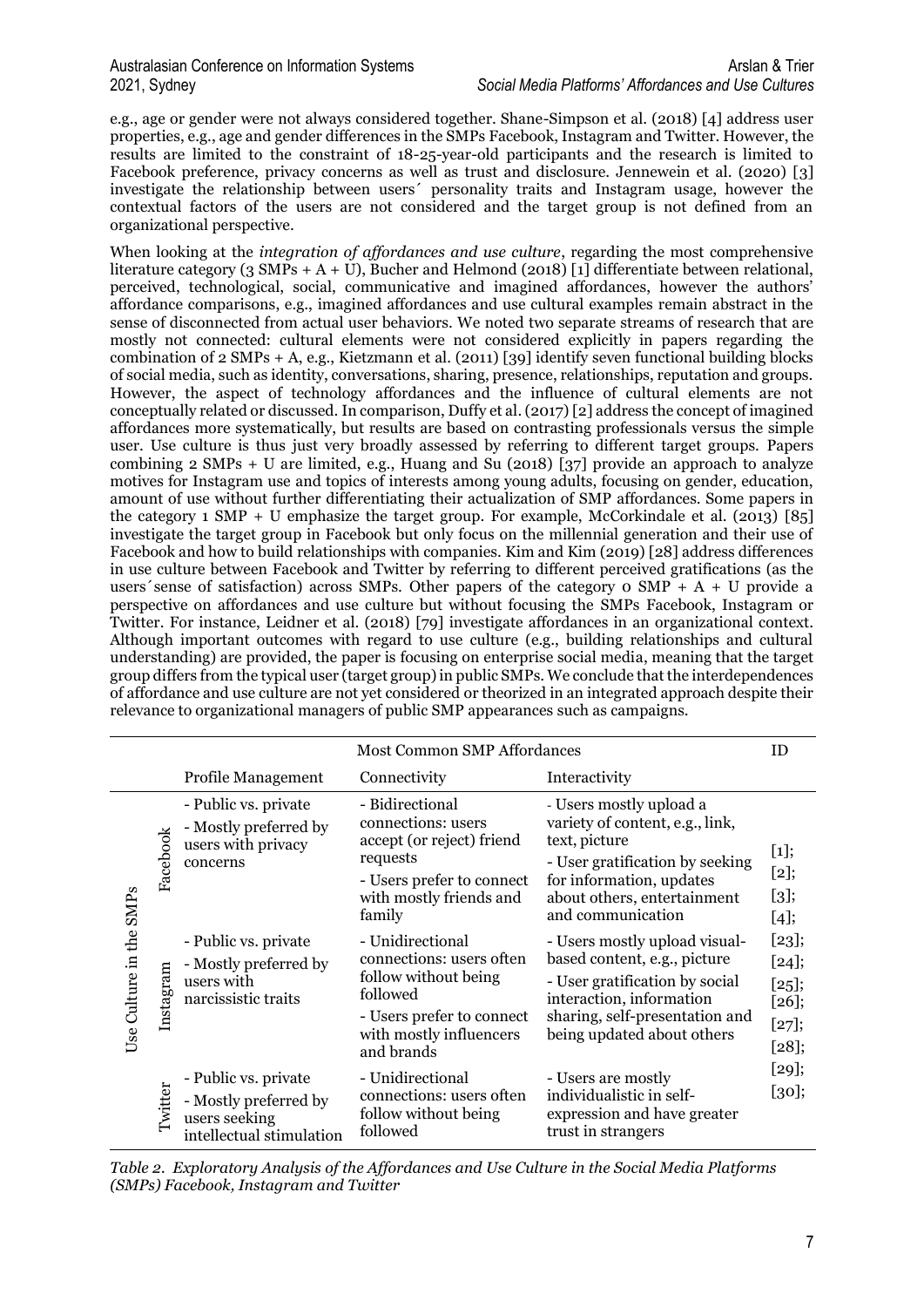Albeit no explicit links between affordances and use culture was conceptualized in the literature on public SMP, we could link the two domains logically as shown in Table 2, This overview enables us to identify how the design-oriented affordances are actually utilized based on the different use culture aspects in the SMPs Facebook, Instagram and Twitter.

### **5 Discussion**

Our findings shed light on the importance of use cultures and show that there is a relationship between affordances and use cultures which is not sufficiently addressed in the literature. With our literature study, we contribute a first organizing review of IS research (Leidner 2018) as an initial step to better address the need of social media managers for a more nuanced and comparative understanding of SMPs and their key differences. The current broad analyses are often not considering the necessary level of detail. For example, academic comparisons show that all the three SMPs Facebook, Instagram and Twitter offer their users to share and gather information (Shane-Simpson et al. 2018 [4]), but even when platforms afford the same types of interactivity, e.g., to like, to comment or to use hashtags, the actual use of the platforms is different and thus, perceived affordances or enjoyment of postings can vary considerably among users. Other research shows (e.g., Kim and Kim 2019 [28]) that visual images, in comparison to texts, may provoke feelings of closeness with others, e.g., demonstrating happiness or satisfaction, yet such research was not linked to comparisons of platforms.

Despite the various shortcomings of current literature to systematically contrast SMPs from the perspective of managers, we were also able to link affordances and cultural elements in a systematic overview (cf. Table 2), revealing their relationships. We find that specific target groups of interacting users actualize affordances to express and evolve particular cultural-based preferences and norms. At the intersection of technical variations of affordances and social agreement about certain user behavioral norms and values, differences between SMPs evolve, such as for example a different utilization of hashtags or visual styles. The use-cultural elements found in our review relate to the theorized subelements of use culture, i.e., expectations, attitudinal preferences and behaviors that express underlying values. We can also note that there is a link to the target audience, which is currently investigated separately without explicitly considering it as an influence on use culture or affordance actualization in SMPs. First approaches to better contextualize affordance actualization are found in the literature on enterprise social media, but proposed concepts such as organizational context and institutional logics are not directly applicable to public SMPs that have a more unbounded context. The context that we propose is not yet explicitly mentioned for public SMPs in the papers. We thus conclude that while many individual elements are discussed in the literature and they can be logically linked, more research efforts are needed to study and conceptualize the systematic integration of cultural elements and affordances. Our study is subject to some limitations. A typical issue for literature reviews is that they rely on the initial search concepts and on available studies. It may thus be subject to the literature's blind spots. In our investigation we addressed this caveat by additionally considering practical literature and its more detailed level of analysis. The actual management demand has been deduced from the academic discourse but for a more thorough investigation, an actual empirical analysis of this perspective is required. A final shortcoming can be the dynamics of SMPs where user interface details are frequently subject to smaller changes.

## **6 Conclusion**

Social media have changed the way how people communicate and consume content. Companies need to understand the potential of using functionalities such as story-based marketing within a SMP. In this context, it is important to consider the different purposes, affordances and uses of Facebook, Instagram and Twitter. Our research aimed to extend the available analysis of social media affordances by not only focusing on the design aspect of SMPs but also recognizing the established use cultures. A better theoretical link between affordances and use culture yields a systematic and more complete comparative approach to identify smaller differences in the actualization of affordances, rather than finding commonalities. This shift is needed to help practitioners as well as social media users who are rather unfamiliar with social media to go beyond the limited copy-paste brand campaigns that ignore SMP differences and thus may fail to connect with users. Instead, a deeper understanding of the differences between the affordances and use cultures of the SMPs Facebook, Instagram and Twitter may lead to better decisions on which platform to choose and how to use it more efficiently. For companies, the integrated consideration of affordances and use cultures can mitigate strategical uncertainties and help to perform a customer-oriented platform-specific approach, where the specifics of different platforms can be better utilized (e.g., in a portfolio of mutually supportive social media channels). Even though the literature has already examples where the two dimensions are observed next to each other, there is a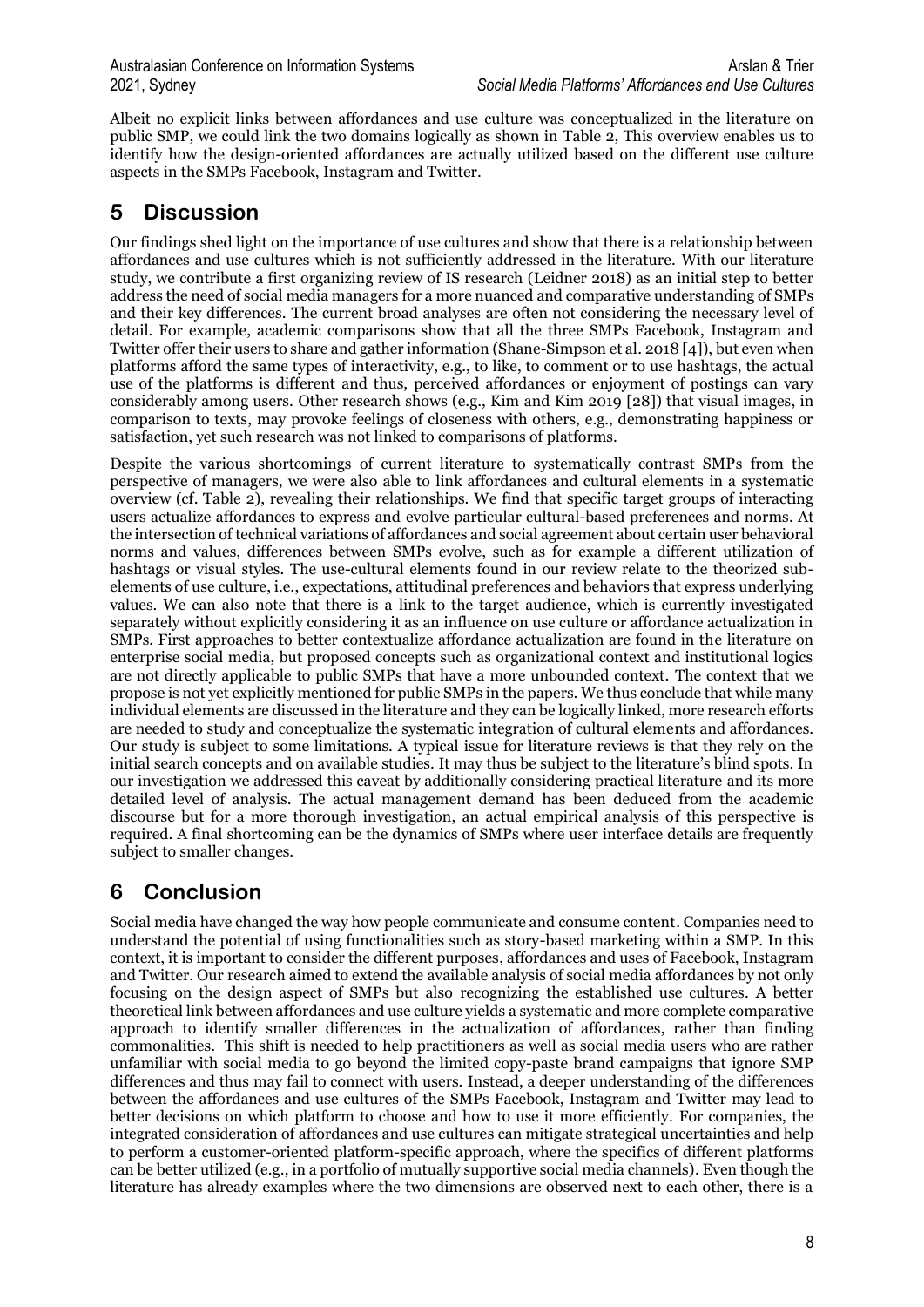lack of conceptualization of this link. While we only contribute the initial step of organizing current literature and assessing its fit to a conceptual framework, we also want to address this in our future research by attending this theoretical conceptualization in more detail and extending the key differentiators of the SMPs.

### **7 References**

- Ahmed, T. 2017. "Instagram Engagement Rate is 70% Higher Than Facebook´s." (locowise.com/blog/instagram-engagement-rate-is-higher-than-facebook, accessed May 1, 2021).
- Alhabash, S., and Ma, M. 2017. "A Tale of Four Platforms: Motivations and Uses of Facebook, Twitter, Instagram, and Snapchat Among College Students?," *Social Media and Society* (3:1).
- Almandoz, J., Marquis, C., and Cheely, M. 2016. *Drivers of Community Strength: An Institutional Logics Perspective on Geographical and Affiliation-Based Communities.* The SAGE Handbook of Organizational Institutionalism, London: SAGE Publications Ltd., pp. 190-213.
- Arslan, K. 2021. "A Review on Social Media Channel Choice Determinants in Organizations," *ECIS 2021 - Proceedings of the 29th European Conference on Information Systems. Association for Information Systems.*
- Bucher, T., and Helmond, A. 2018. *The Affordances of Social Media Platforms*. The SAGE Handbook of Social Media, London: SAGE Publications Ltd., pp. 233-253.
- Chen, J. 2021. "36 Essential social media marketing statistics to know for 2021." (sproutsocial.com/insights/social-media-statistics, accessed May 1, 2021).
- Chouikh, A., Ojo, A., and Driss, O. B. 2016. "Exploring the affordances of social media platforms in supporting emerging public service paradigms," *ACM International Conference Proceeding Series*, pp. 177-186.
- Clemmensen, T., and Goyal, S. 2005. "Cross cultural usability testing: The relationship between evaluator and test user," *Working Paper, Copenhagen Business School*.
- Duffy, B.E., Pruchniewska, U., and Scolere, L., 2017. "Platform-specific self-branding: Imagined affordances of the social media ecology," *ACM International Conference Proceeding Series. Association for Computing Machinery.*
- Eghtesadi, M., and Florea, A. 2020. "Facebook, Instagram, Reddit and TikTok: a proposal for health authorities to integrate popular social media platforms in contingency planning amid a global pandemic outbreak," *Canadian Journal of Public Health* (111), pp. 389-391.
- Fromm, J., Stieglitz, S., and Mirbabaie, M. 2020. "A Systematic Review of Empirical Affordance Studies: Recommendations for Affordance Research in Information Systems," *European Conference on Information Systems*, pp. 1-11.
- Gallaugher, J., and Ransbotham, S. 2010. "Social media and customer dialog management at Starbucks," *MIS Quarterly Executive* (9:4), pp. 197-212.
- Gibson, J. J. 1986. *The ecological approach to visual perception*. Mahwah, New Jersey: Erlbaum.
- Huang, Y., and Su, S. 2018. "Motives for Instagram Use and Topics of Interest among Young Adults," *Future Internet,* (10:8).
- Influencer Marketing Hub, 2020. "*5 of the Biggest Social Media Marketing Challenges." (*influencermarketinghub.com/social-media-marketing-challenges/, accessed May 1, 2021).
- Jennewein, C., Baumann, A., and Lessmann, S. 2020. "To use or not to use: The relationship between personality traits and Instagram usage," *WI 2020 Zentrale Tracks*, pp. 1561-1576.
- Kaplan, A. M., Haenlein, M. 2010: "Users of the world, unite! The challenges and opportunities of social media," *Business Horizons* (53:1), pp. 59-68.
- Kaptelinin, V., and Nardi, B. 2012. "Affordances in HCI: Toward a mediated action perspective," *Conference on Human Factors in Computing Systems – Proceedings*, pp. 967-976.
- Khan, G., Mohaisen, M., and Trier, M. 2019. "The network ROI: Concept, metrics, and measurement of social media returns (a Facebook experiment)," *Internet Research* (30), pp. 631-652.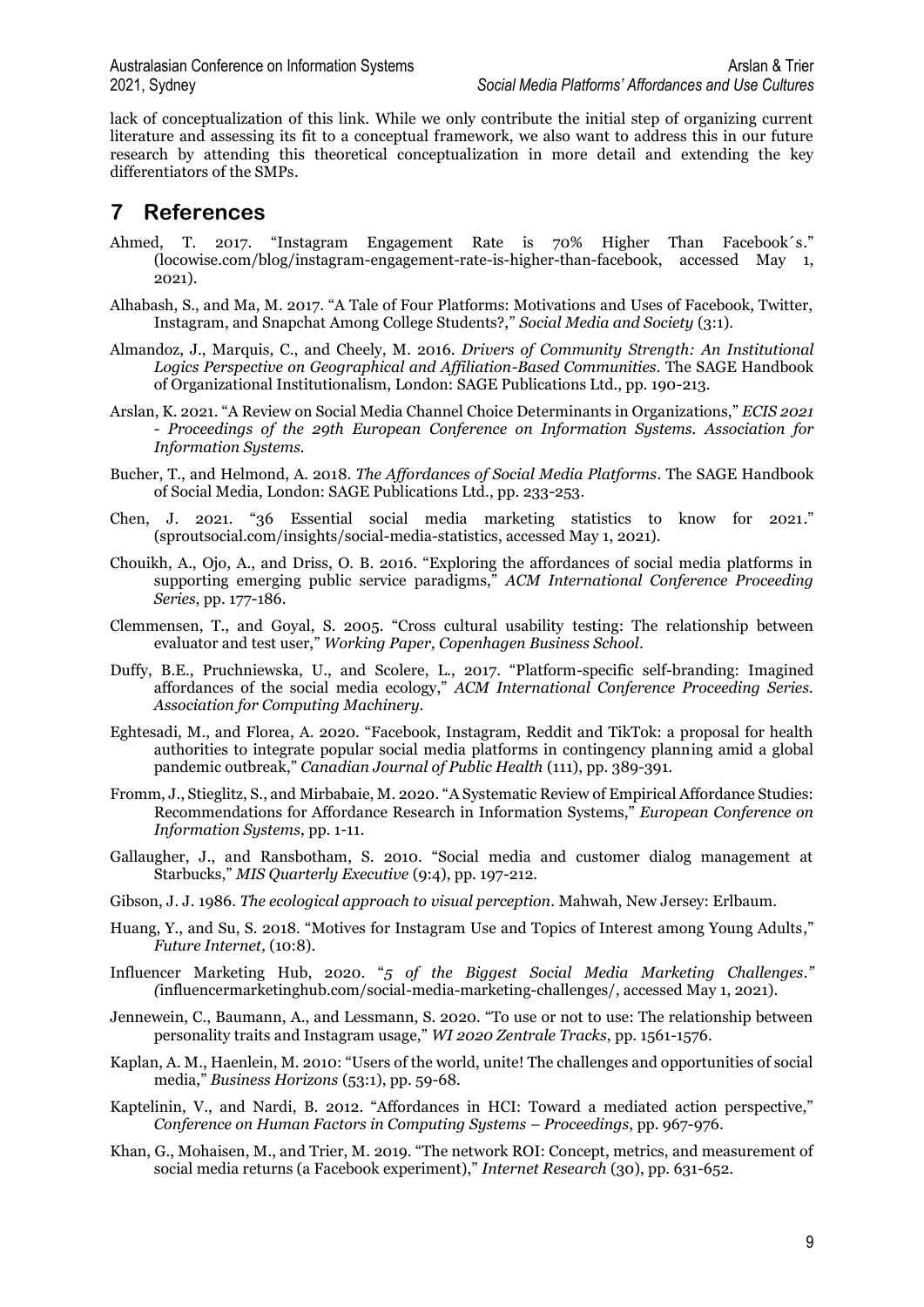- Kietzmann, J., Hermkens, K., McCarthy, I., and Silvestre, B. S. 2011. "Social media? Get serious! Understanding the functional building blocks of social media," *Business Horizons* (54) pp. 241- 251.
- Kim, B., and Kim, Y. 2019. "Facebook versus Instagram: How perceived gratifications and technological attributes are related to the change in social media usage," *Social Science Journal* (56:2), pp. 156- 167.
- Kircova, Y., Yaman, S., and Köse, G. 2018. "Instagram, Facebook or Twitter: Which Engages Best? A Comparative Study of Consumer Brand Engagement and Social Commerce Purchase Intention," *European Journal of Economics and Business Studies* (10), pp. 268-278.
- Kotler, P., Kartajaya, H., and Setiawan, I. 2017. *Marketing 4.0. Moving from Traditional to Digital.* New Jersey: Wiley.
- Kroeber, A. L., and Kluckhohn, C. 1952. *Culture: A Critical Review of Concepts and Definitions*. Cambridge: The Museum.
- Leidner, D. E. 2018. "Review and theory symbiosis: An introspective retrospective," *Journal of the Association for Information Systems* (19:6), pp. 552-567.
- Leidner, D. E., Gonzalez, E., and Koch, H. 2018. "An Affordance Perspective of Enterprise Social Media and Organizational Socialization," *The Journal of Strategic Information Systems* (27:2), pp. 117- 138.
- Leidner, D. E., and Kayworth, T. 2006. "Review: A review of culture in information systems research: Toward a theory of information technology culture conflict," *MIS Quarterly: Management Information Systems* (30) pp. 357-399.
- Leonardi, P. M. 2013. "When does technology use enable network change in organizations? A comparative study of feature use and shared affordances," *MIS Quarterly: Management Information Systems* (37:3), pp. 749-776.
- Leonardi, P. M., and Vaast, E. 2017. "Social media and their affordances for organizing: A review and agenda for research," *Academy of Management Annals* (11), pp. 150-188.
- Majchrzak, A., Faraj, S., Kane, G. C., and Azad, B. 2013. "The contradictory influence of social media affordances on online communal knowledge sharing," *Journal of Computer-Mediated Communication* (19:1), pp. 38-55.
- Markus, M. L., and Silver, M. 2008. "A Foundation for the Study of IT Effects: A New Look at DeSanctis and Poole's Concepts of Structural Features and Spirit," *Journal of the Association for Information Systems* (9:10), pp. 609-632.
- McGrenere, J., and Ho, W. 2000. "Affordances: Clarifying and Evolving a Concept," in *Graphics Interface*, pp. 1-8.
- Minkov, M. 2013*. Cross-Cultural Analysis: The Science and Art of Comparing the World's Modern Societies and Their Cultures.* London: SAGE Publications, Inc.
- Montalvo, R. E. 2011. "Social Media Management," *International Journal of Management & Information Systems* (15:3), pp. 91-96.
- Muniz, A. M., and O'Guinn, T. C. 2001. "Brand community," *Journal of Consumer Research* (27:4), pp. 412-432.
- Nagy, P., and Neff, G. 2015. "Imagined Affordance: Reconstructing a Keyword for Communication Theory," *Social Media and Society* (1:2).
- Ngai, E. W. T., Tao, S. S. C., and Moon, K. K. L. 2015. "Social media research: Theories, constructs, and conceptual frameworks," *International Journal of Information Management (*35:1), pp. 33-44.
- O´Riordan, S., Feller, J., and Nagle, T. 2012. "Exploring the Affordances of Social Networking Sites: An Analysis of Three Networks," *ECIS 2012 - Proceedings of the 20th European Conference on Information Systems. Association for Information Systems.*
- Oostervink, N., Agterberg, M., and Huysman, M. 2016. "Knowledge Sharing on Enterprise Social Media: Practices to Cope with Institutional Complexity," *Journal of Computer-Mediated Communication*, (21:2), pp. 156-176.